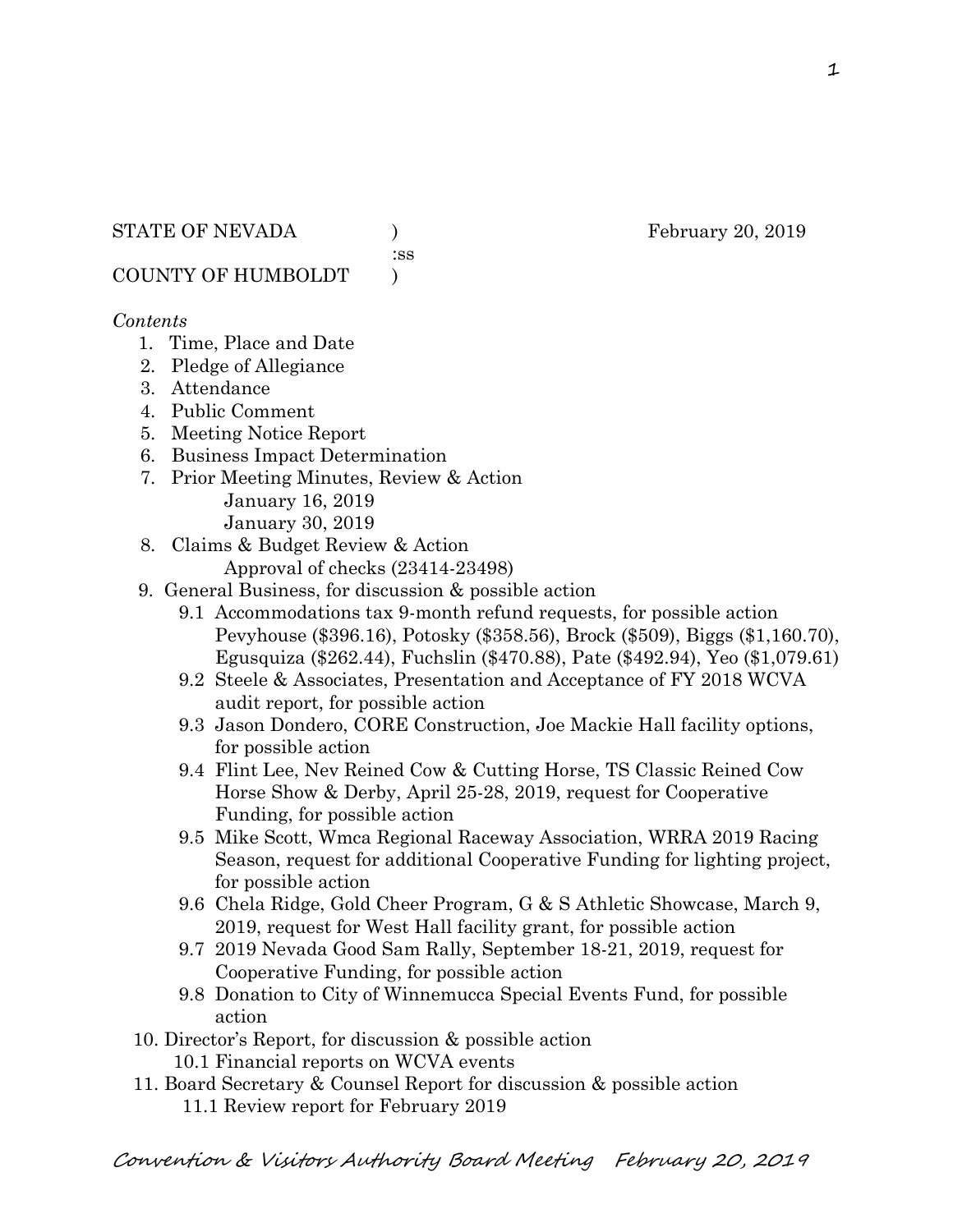- 11.2 Chamber of Commerce report for January 2019, for information
- 11.3 Update on delinquencies, possible request for authorization for disclosure of confidential information on one or more licensees, for possible action
- 11.4 Improvements projects reports Event Center sound retrofit, Joe Mackie Hall exterior project, West Hall roof replacement, for Information
- 12. Board Administrator Report, for discussion & possible action
	- 12.1 Financial reports, for information
	- 12.2 Approval of WCVA Tentative Budget, year ending June 30, 2020, for possible action
- 13. Other Reports
- 14. Next Meeting Date
- 15. Adjournment

#### **MINUTES, FEBRUARY 20, 2019**

**1. Time, Place and Date.** The Winnemucca Convention and Visitors Authority met in regular session in full conformity with the law at the Winnemucca Convention Center, West Hall, Winnemucca, Nevada at 4:00 pm on Wednesday, February 20, 2019 with Chairman Terry Boyle presiding.

#### **2. Pledge of Allegiance.**

**3. Attendance.** *Convention and Visitors Authority Board Officials Present:*  Terry Boyle Chairman and Motel Representative Brian Stone Vice Chairman and Hotel Representative Jim Billingsley Treasurer and City Representative John Arant Business Representative Bill Macdonald Secretary and Counsel Kendall Swensen Board Administrator

*Convention and Visitors Authority Board Officials Absent:*  Ron Cerri County Representative

*Staff Members Present:*  Kim Petersen Director Shelly Noble **Administrative Clerk** 

*Staff Members Absent:*  None

*Others Present:*  Steve Nielsen P3 Partners

Jason Dondero CORE Construction

Convention & Visitors Authority Board Meeting February 20, 2019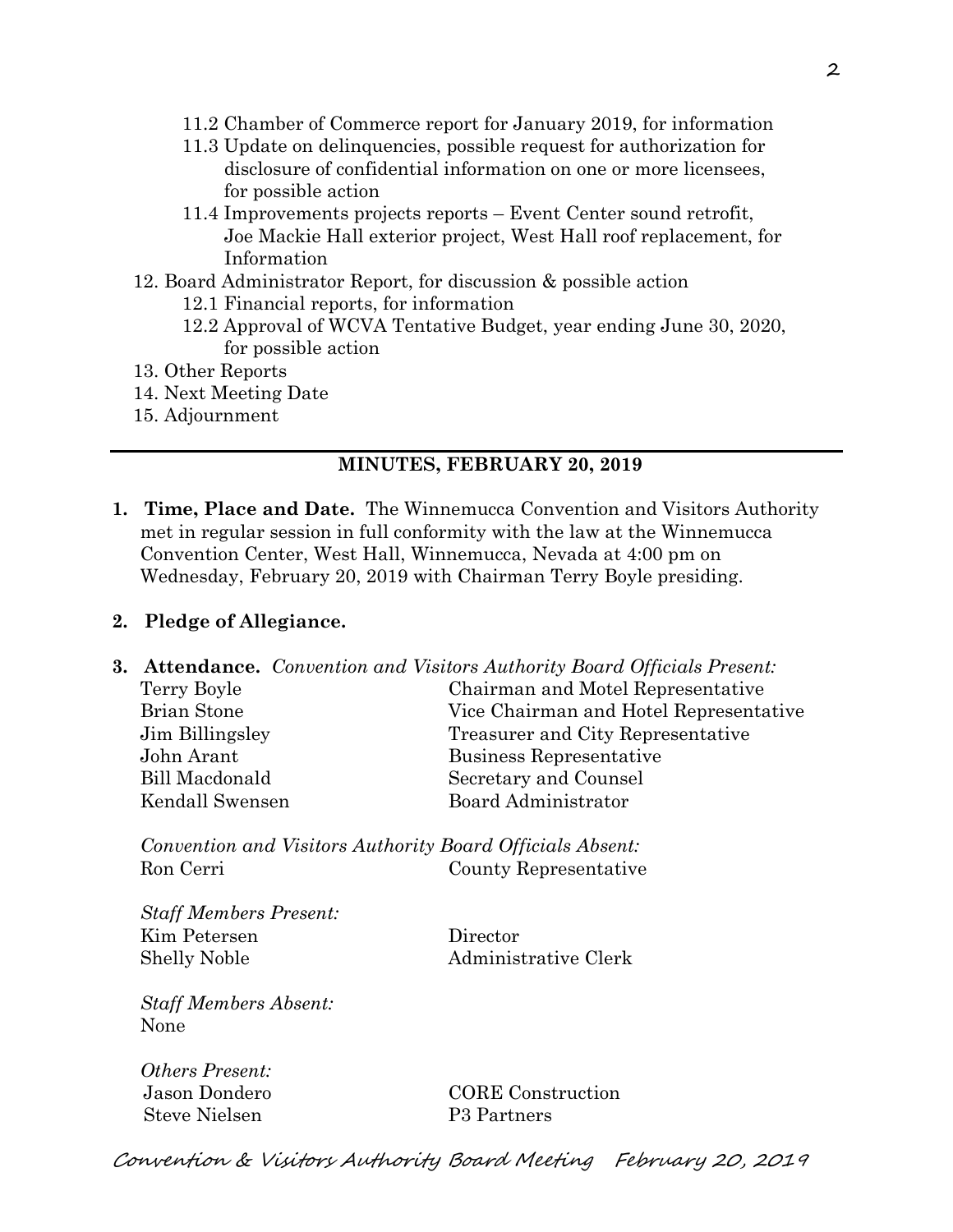Diane Nielsen P3 Partners Ashley Maden Humboldt Sun

 Janie Welch Nev Reined Cow & Cutting Horse Assoc Flint Lee Nev Reined Cow & Cutting Horse Assoc

#### **4. Public Comment**

No public comment.

#### **5. Meeting Notice Report.**

Chairman Boyle reported that notice, including meeting agenda, was posted by Shelly Noble by 9:00 am Thursday, February 14, 2019 at Humboldt County Library, Court House, Post Office, City Hall and Convention Center West Hall. No persons have requested mailed notice during the past six months.

**6. Business Impact Determination.** Chairman Boyle asked whether any agenda item proposes the adoption by the city or by the county or by the WCVA of any rule, including any ordinance or resolution which would impose, increase or change the basis for the calculation of a fee that is paid in whole or in substantial part by businesses, which would impose a direct and significant economic burden upon a business or directly restrict the formation or expansion of a business, pursuant to NRS Chapter 237? The Chairman called for board or public input thereon; there was none. Action will be taken.  *Jim Billingsley made a motion that there appears to be no business impacting fee matter on today's agenda. The motion carried, 4-0.* 

### **7. Minutes, Review & Action**

Prior meeting minutes of January 16, 2019.

*Jim Billingsley made a motion to accept the minutes of the January 16, 2019 meeting. Motion carried, 4-0.* John Arant abstained because he was not present at that meeting.

Prior meeting minutes of January 30, 2019.

*Jim Billingsley made a motion to accept the minutes of the January 30, 2019 meeting. Motion carried, 4-0.* 

**8. Claims, Review & Action** The following claims, which had been submitted in list form to the board members for review with their 3-day meeting notice and agenda, with the opportunity to obtain further information before or at the meeting, were submitted for payment on February 20, 2019:

| BANK ACCOUNT      | <b>CHECK NUMBERS</b> | AMOUNT       |
|-------------------|----------------------|--------------|
| Nevada State Bank | 23414 - 23498        | \$436,453.46 |

*Terry Boyle made a motion to approve all claims as submitted. The motion carried, 4-0.*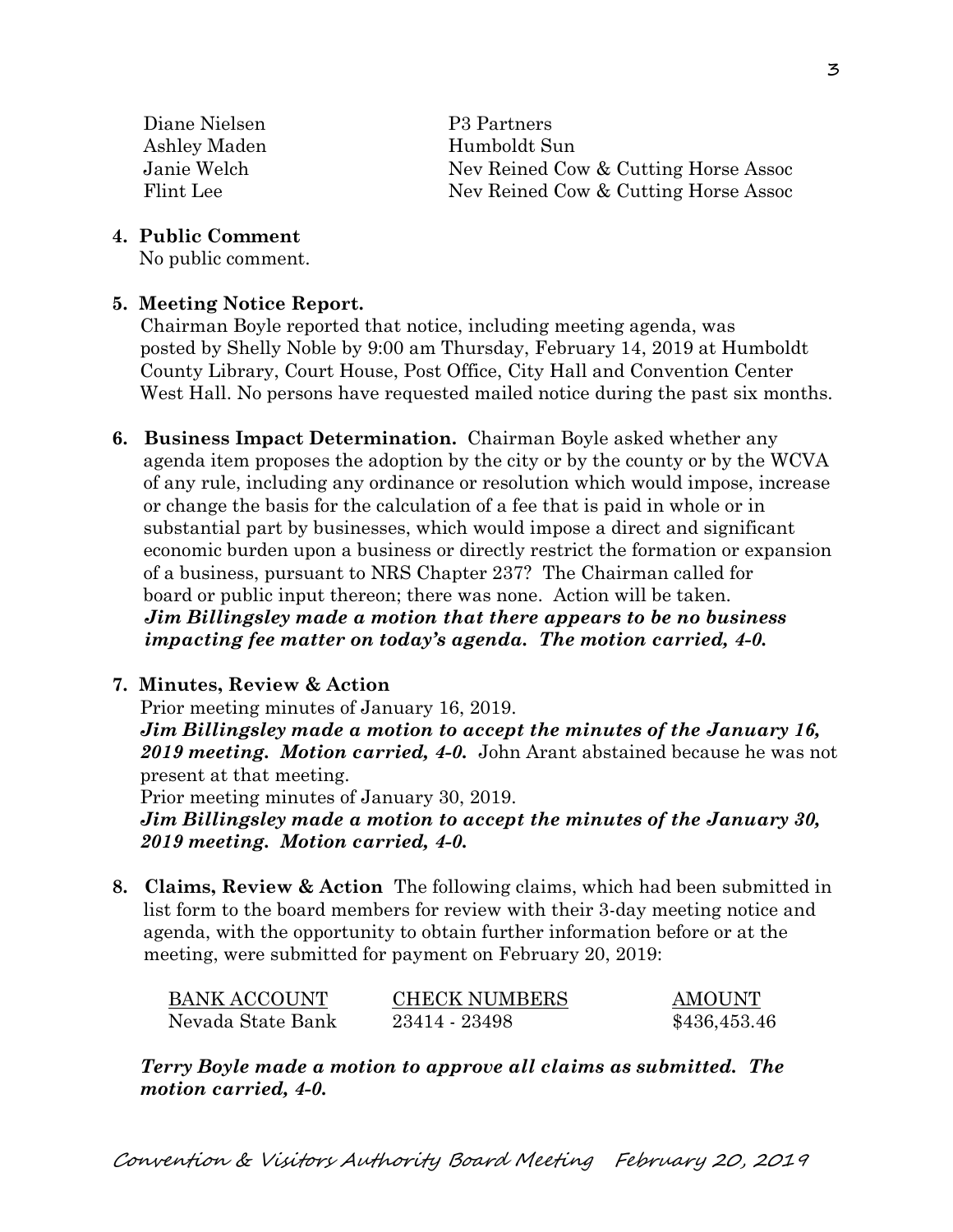#### **9. General Business, for discussion & possible action**

**9.1 Accommodations tax 9-month refund requests, for possible action** 

**Pevyhouse (\$396.16), Potosky (\$358.56), Brock (\$509), Biggs (\$1,160.70), Egusquiza (\$262.44), Fuchslin (\$470.88), Pate (\$492.94), Yeo (\$1,079.61)** 

*Terry Boyle made a motion to approve the accommodation tax 9-month refunds for Norman Pevyhouse (\$396.16), Mike Potosky (\$358.56), Norris Brock (\$509), Christy Biggs (\$1,160.70), Ralph Egusquiza (\$262.44), Tiffany Fuchslin (\$470.88), Kevin Pate (\$492.94), Casie Yeo (\$1,079.61). Motion carried, 4-0.*

### **9.2 Steele & Associates, Presentation and Acceptance of FY 2018 WCVA audit report for possible action**

Vanessa Davis of Steele & Associates was unable to be here today due to the snowy weather. Kendall has copies of the audit report for the board to review. Vanessa will attend our next meeting to answer any questions the board may have. Kendall pointed out a few items in the report presented to the board. In the auditor's letter it states that their opinion is that this is a "clean" audit with no discrepancies and the information is accurate. Page 5 shows a decrease in cash which is to be expected with the construction of the pavilion at the Winnemucca Events Complex. The budget comparisons look good and are in compliance. There was some discussion about some of the items listed under the "Culture and Recreation" heading on page 28. Some of these projects are no longer being funded by WCVA. Kendall and Shelly will look into this and get it straightened out. *Jim Billingsley made a motion to accept the WCVA 2018 audit report as presented. Motion carried, 4-0.* 

### **9.3 Jason Dondero, CORE Construction, Joe Mackie Hall facility options, for possible action**

Jason is here today with Steve Nielsen of P3 Partners. Mr. Nielsen works with public and private entities on various projects in the western United States. They worked with CORE Construction to complete the newest addition to the Elko Convention Center. The unique partnership, which included securing financing, completed the Elko project on time and on budget and Kim feels this could be an option for improvements/re-building of Joe Mackie Hall here to make it into a more useable and flexible space for a variety of events. Mr. Nielsen coordinates the project and secures financing. He explained to the board how this is achieved and shared some of the projects he and his team have completed. There are five phases of development from concept to implementation. The first step would be for the board to approve funding for a strategic development plan. This would study the overall project and look at the vision, planning, budget and any other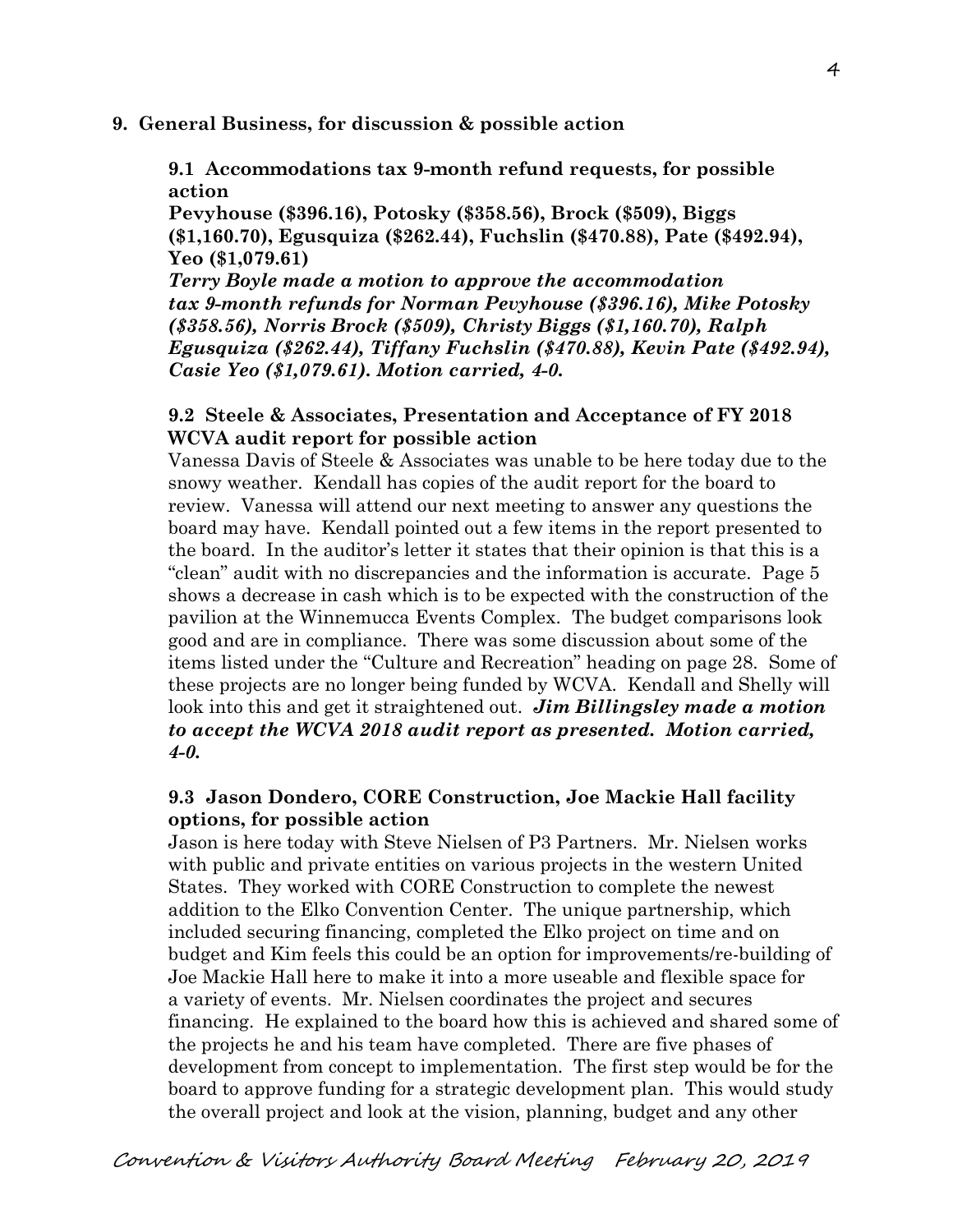factors that would need to be taken into account in order to successfully complete the project. This strategic plan would be completed in approximately 60 days and would outline project details, construction costs and financing. The estimated cost of the strategic plan is \$25,000. Throughout the planning portion of the project, WCVA would be actively involved so that the end product would adequately suit their needs. If the board chooses to move forward and complete the project utilizing the plan presented to them and financing is finalized, then the WCVA would ask the County to (1) least the Joe Mackie Hall and parking lot to a non-profit entity and (2) enter into a Facilities Use Agreement with Lessee for WCVA use of the Joe Mackie Hall during the least period. The Lessee would borrow the necessary funds privately and complete the project and the loan would be serviced by our monthly payment to the Lessee for being able to use the Building upon completion during the Lease. At the end of the lease period, the property and its improvements revert to the County and WCVA without any charge and the Facilities Use Agreement is terminated and our monthly payments end. There would be no public works project or public debt involved. *Jim Billingsley made a motion authorizing Director Petersen to move forward in obtaining proposals for public/private partnerships for the renovation and possible re-building of Joe Mackie Hall. Motion carried, 4-0.* 

### **9.4 Flint Lee, Nev Reined Cow & Cutting Horse, TS Classic Horse Show and Derby, April 25-28, 2019, request for Cooperative Funding, for possible action**

Mr. Lee is here tonight to request funding for this event in April. For many years it has been held in Reno and Fallon but the facilities are not adequate and with the addition of the Pavilion, they would like to hold it here. This comes at a time of year that is, traditionally, slow so the addition of another event could be a boost for the community. The Nev Reined Cow & Cutting Horse Association (NRCCHA) will be adding \$15,000 as prize money to attract participants from several surrounding states. Also, the fees collected from the first day of practice will also be added as prize money. These participants are expected to stay in area hotel/motels due to the unpredictability of the weather in April. The organizers are working with Dave Grashuis, who produces an event here each June, so they expect a good turnout. Plus, with it taking place in early spring there are no other competing shows in surrounding states. Since April can be a slow time of the year, board members were interested in assisting to make this event as successful as possible so that it could be an annual event. Funding would be used for facility rental and prize money. *Jim Billingsley made a motion to approve a \$5,000 grant and \$5,000 underwriting for the NRCCHA TS Classic Horse Show and Derby, April 25-28, 2019 at the Winnemucca Events Complex. Motion carried, 4-0.*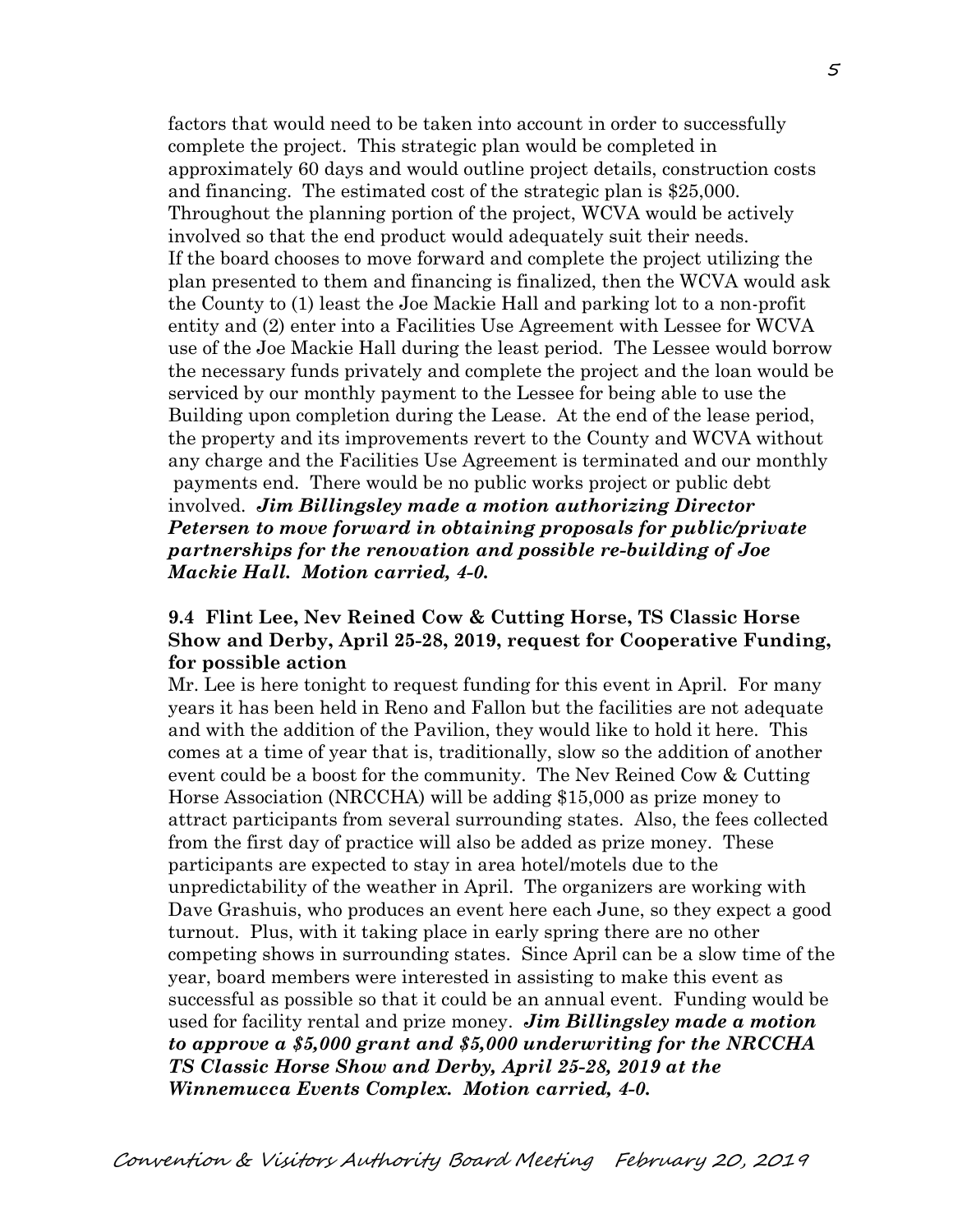### **9.5 Mike Scott, Wmca Regional Raceway Association, WRRA 2019 Racing Season, request for additional Cooperative Funding for lighting project, for possible action**

Mike has been working to collect information on what it would take to convert the halogen lights at the WRRA race track to LED lighting. He received 3 bids for the work. The lowest came in from Gamma Electric at \$26,000. After the project is completed WRRA expects to see a \$4,200 rebate from the power company bringing the overall cost down to approximately \$22,000. Mike feels the lighting is important so the drivers have better visibility and the track is as safe as it can be. Mike expects that there will be savings to WRRA from the LED lighting but wasn't sure how much that savings would be. He stressed that after operating expenses are paid, all of their funds were put into prize money to attract top drivers to the track. Some board members expressed concern that they do not see any additional activity in town on race weekends and aren't sure of the value of the current funding level that was approved last fall. Mike assured them that the racers and their families are in town and spending money and invited businesses to contact him to see what WRRA can do to work with them and encourage racers to visit more local businesses. After much discussion, *John Arant made a motion to approve a \$7,000 grant and \$15,000 five year, no interest loan to the Wmca Regional Raceway Association for their LED lighting project. Motion carried, 4-0.* 

**9.6 Chela Ridge, Gold Cheer Program, G & S Athletic Showcase, March 9, 2019, request for West Hall facility grant, for possible action**  Ms. Ridge was not at the meeting but Kim explained that he met with her and she is involved in a local cheer and gymnastics group that is fairly new and has been traveling to out-of-town competitions. She hopes to grow the program and may be interested in hosting a competition here at some time in the future. This request is for an event that will showcase some of the skills the girls have been working on this past season. As a start-up group they are requesting the facility grant so that those funds that would be required for facility rent can be applied to next season's expenses. *Jim Billingsley made a motion to approve a \$360 West Hall facility grant for the G & S Athletic Showcase, March 9, 2019. Motion carried, 4-0.* Gold Cheer Program/When Piggies Fly is responsible for any other customary Convention Center charges.

#### **9.7 2019 Nevada Good Sam Rally, September 18-21, 2019, request for Cooperative Funding, for possible action**

In the past, Good Sam held their state rallies here every year. Some of the membership decided that they wanted to alternate between locations so in 2018 they did not come to Winnemucca. A few weeks ago Kim was contacted by the current director who requested that the rally return to Winnemucca this fall. The participants pay for their own campsites. This funding request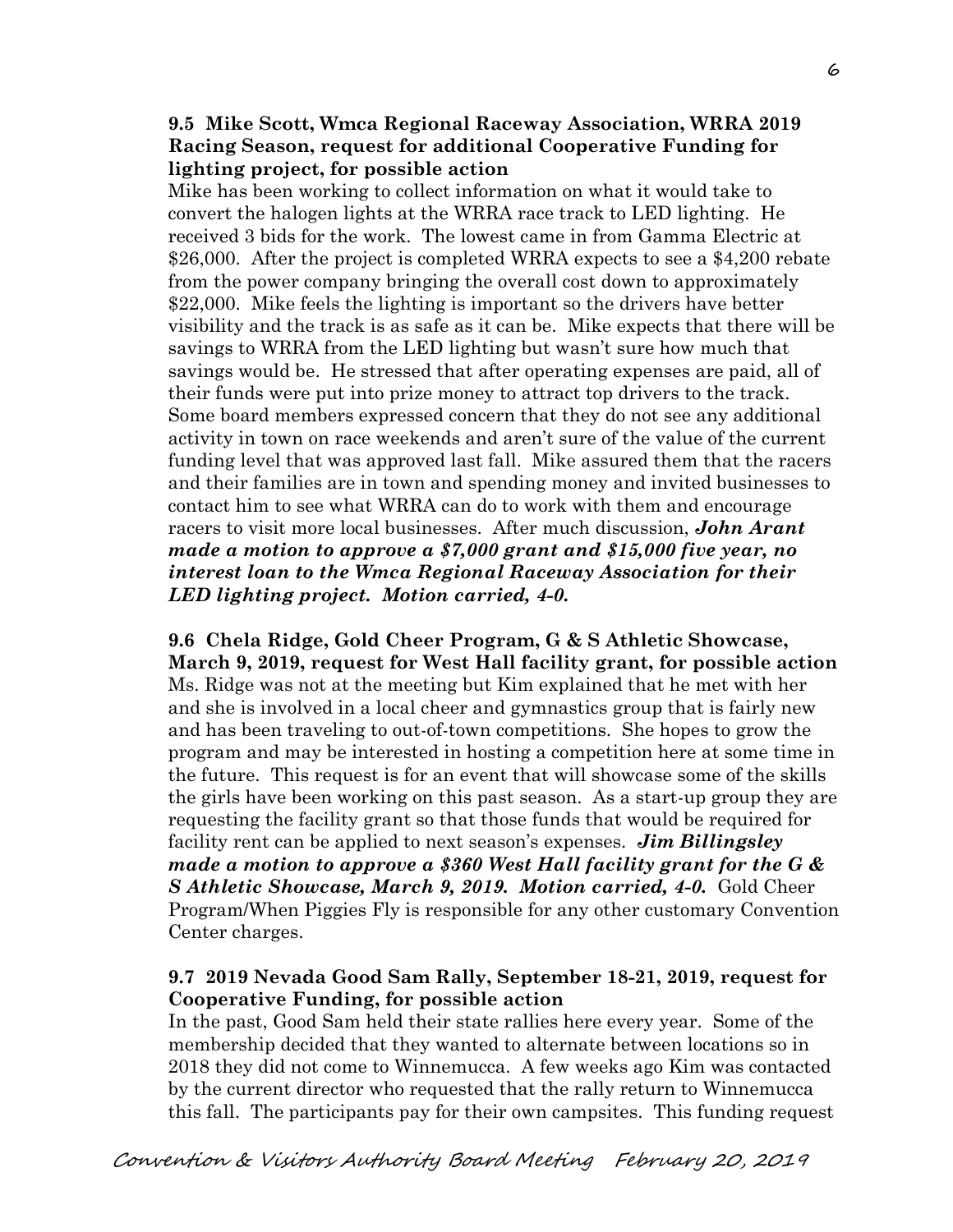is for payment of the Exhibit Hall and kitchen rental fees as they have activities in this building throughout the event. In past years, these people have been visible around town and enjoy shopping and eating out. *Brian Stone made a motion to approve a \$1,600 grant for the 2019 Nevada Good Sam Rally, September 18-21, 2019. This grant will be used for payment of facility fees at the Winnemucca Events Complex. Motion carried, 4-0.*

### **9.8 Donation to City of Winnemucca Special Events Fund, for possible action**

For the past several years, this board has approved this donation to the city to help offset additional expenses incurred due to some of our events. The board is aware that this does not even come close to covering the actual costs but want to show that the do appreciate all the help the city provides. *Jim Billingsley made a motion to approve a \$10,000 donation to the City of Winnemucca Special Events Fund. Motion carried, 4-0.*

### **10. Director's Report.**

#### **10.1 Financial reports on WCVA events**

The bank reconciliation for Ranch Hand Rodeo and Tri-County Fair were included in the board packets for review.

### **11. Secretary and Counsel, Monthly report, for discussion & possible action**

### **11.1 Review report for December, for information**

Bill's report was distributed to board members for their review.

### **11.2 Chamber of Commerce report for January 2019, for information**  No report.

# **11.3 Complaints, for information**

None.

### **11.4 Update on delinquencies, possible request for authorization for disclosure of confidential information on one or more licensees, for possible action**

We have two small properties that are delinquent for November on their room tax. One is an NSF check that will not clear and we did not receive anything from the other one. Bill will prepare the appropriate notices.

### **11.5 Improvement projects reports – Event Center sound retrofit, Joe Mackie Hall exterior project, West Hall roof project, for possible action**

We are waiting for better weather before the West Hall roof project can begin.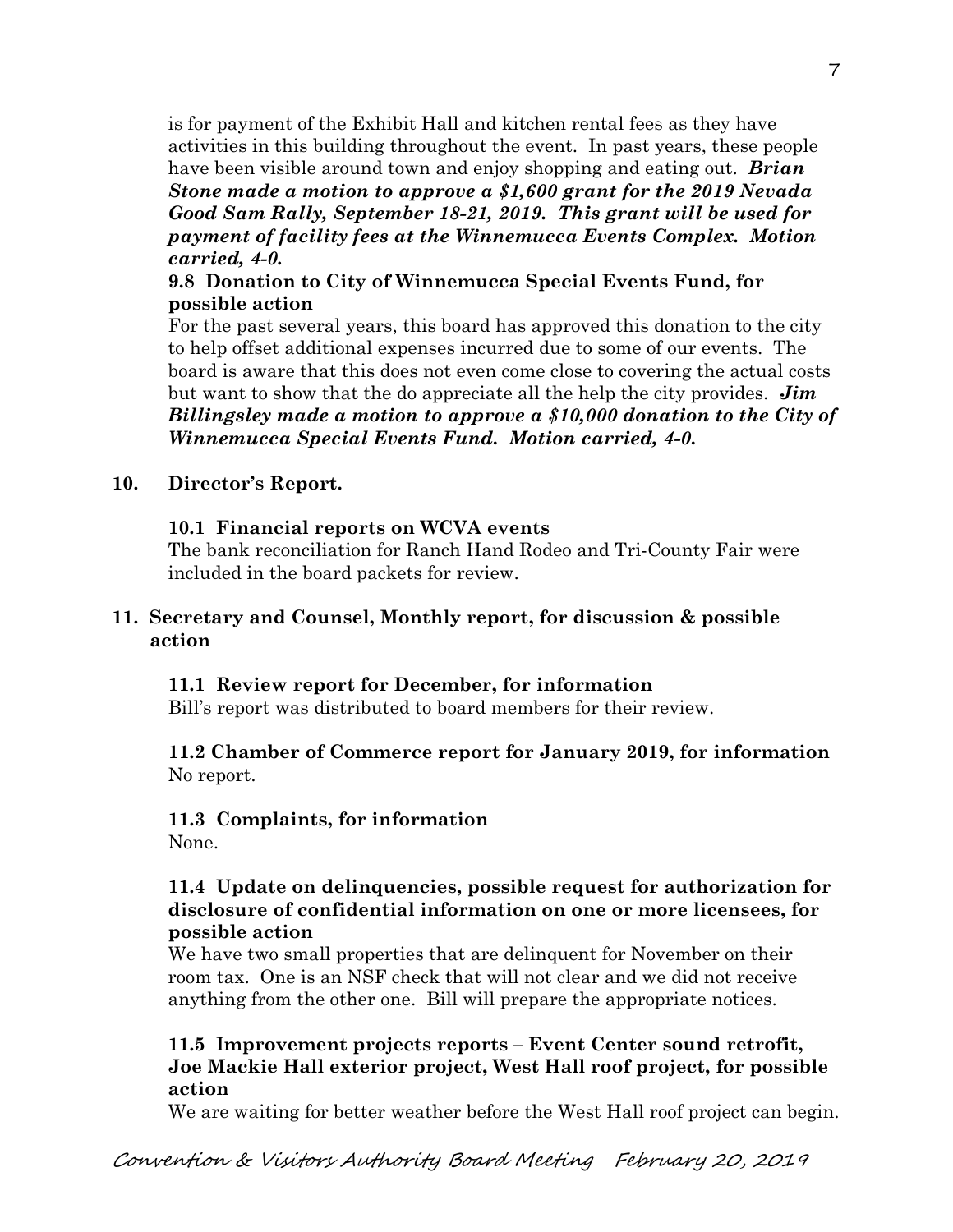The Event Center sound retrofit is completed and notice of completion issued. The notice of award has been issued for the West Hall carpet project. We are awaiting the bond to issue the notice to proceed.

Equipment has been ordered for the West Hall HVAC project.

 Joe Mackie exterior improvements have been put on hold while this board discusses other options.

The specs for the West Hall signage project are being prepared.

## **12. Board Administrator.**

# **12.1 Financial Reports, for discussion**

Room tax collections are up slightly.

### **12.2 Approval of WCVA Tentative Budget, year ending June 30, 2020, for possible action**

No action taken on this item. It will be included on the March agenda.

# **13. Other reports**

# **13.1 Event Center scoreboard usage**

In an attempt to better utilize the scoreboard in the Event Center more fully, Kim as contracted with an individual who has expertise in the software that operates this board. This person will be here the week before Ranch Hand Rodeo to design templates and graphics that can be used during our events. Kim has also contracted with an individual who designs programs for events that keep up with the scores in real time as they are entered. This individual will be here throughout Ranch Hand Rodeo to train Holly and Darrel in using her software. By utilizing these two individuals, Kim is looking forward to making the upcoming Ranch Hand Rodeo events more exciting than ever. Holly, the admin person at the fairgrounds, and Darrel Field will train with these individuals so that they can operate these programs for various events.

# **13.2 2019 NIAA Wrestling Tournament**

Jim reported that the state wrestling tournament went very well and everyone seemed pleased with the facility. As with most large events, there were a few glitches but we were able to address these so that the tournament could run as smoothly as possible. Some of the only complaints Jim heard were from teams from the south who did not want to travel to Winnemucca to compete. There were also some parking issues since it snowed and parking was a mess. The new sound system worked great.

# **14. Public Comment**

None.

# **15. Regular Business. Next Meeting. The Board confirmed the next regular meeting date of Wednesday, March 20, 2019, 4:00 pm.**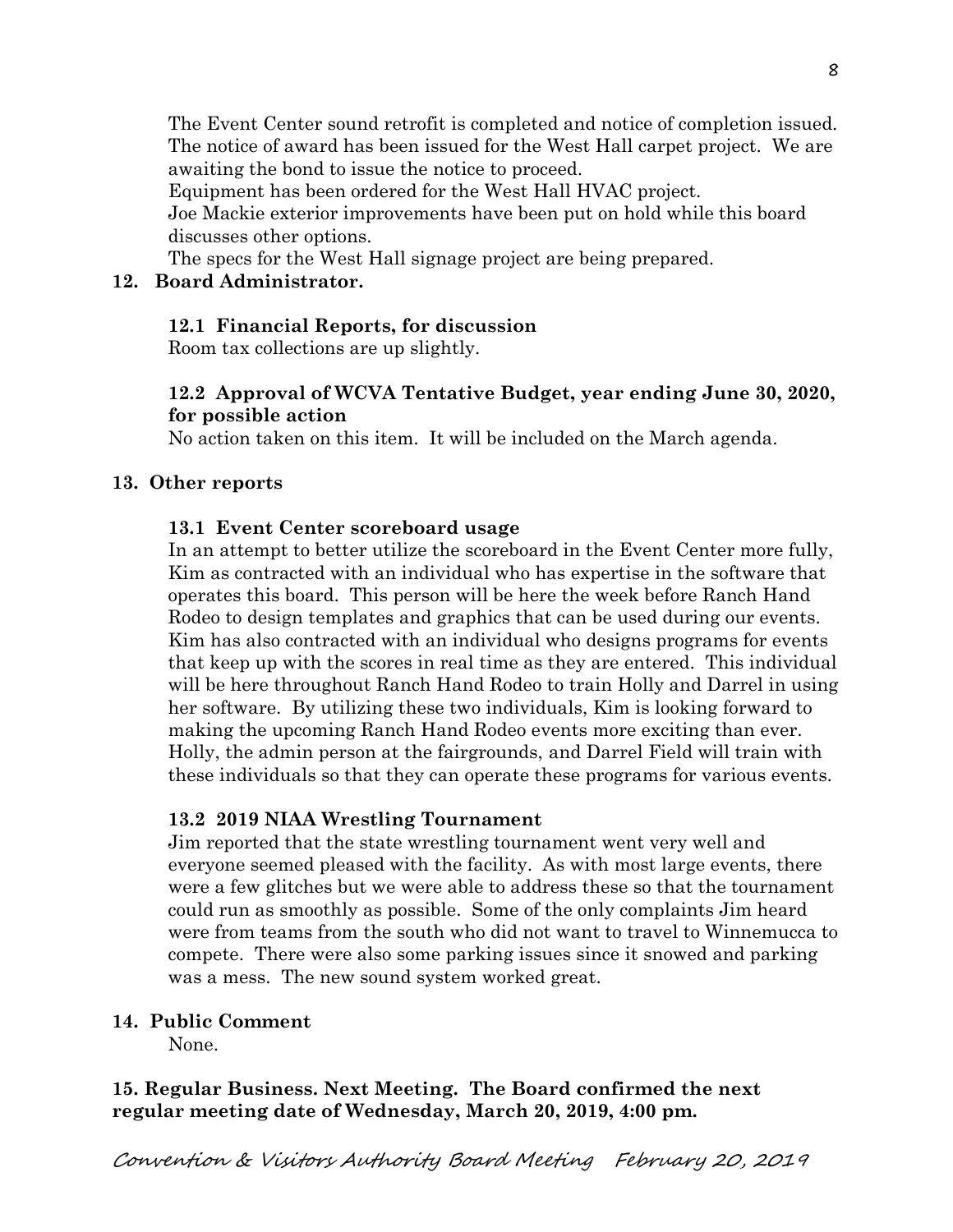### **16. Adjournment.** *John Arant made a motion to adjourn this meeting. Motion carried, 4-0.*

The meeting was adjourned to the next regular meeting, or to the earlier call of the Chairman or to the call of any three (3) members of the Board on three (3) working days notice.

Respectfully submitted,

Shelly Noble

APPROVED ON \_\_\_\_\_\_\_\_\_\_\_\_\_\_\_\_\_\_\_\_\_\_\_\_\_\_\_\_, 2019

As written

As corrected \_\_\_\_\_\_\_\_\_\_\_\_\_

Winnemucca Convention & Visitors Authority Board

TERRY BOYLE BRIAN STONE Chairman and Vice Chairman and Motel Representative Hotel Representative

 $\_$  , and the set of the set of the set of the set of the set of the set of the set of the set of the set of the set of the set of the set of the set of the set of the set of the set of the set of the set of the set of th

JIM BILLINGSLEY RON CERRI Treasurer and City Representative County Representative

 $ABSENT$